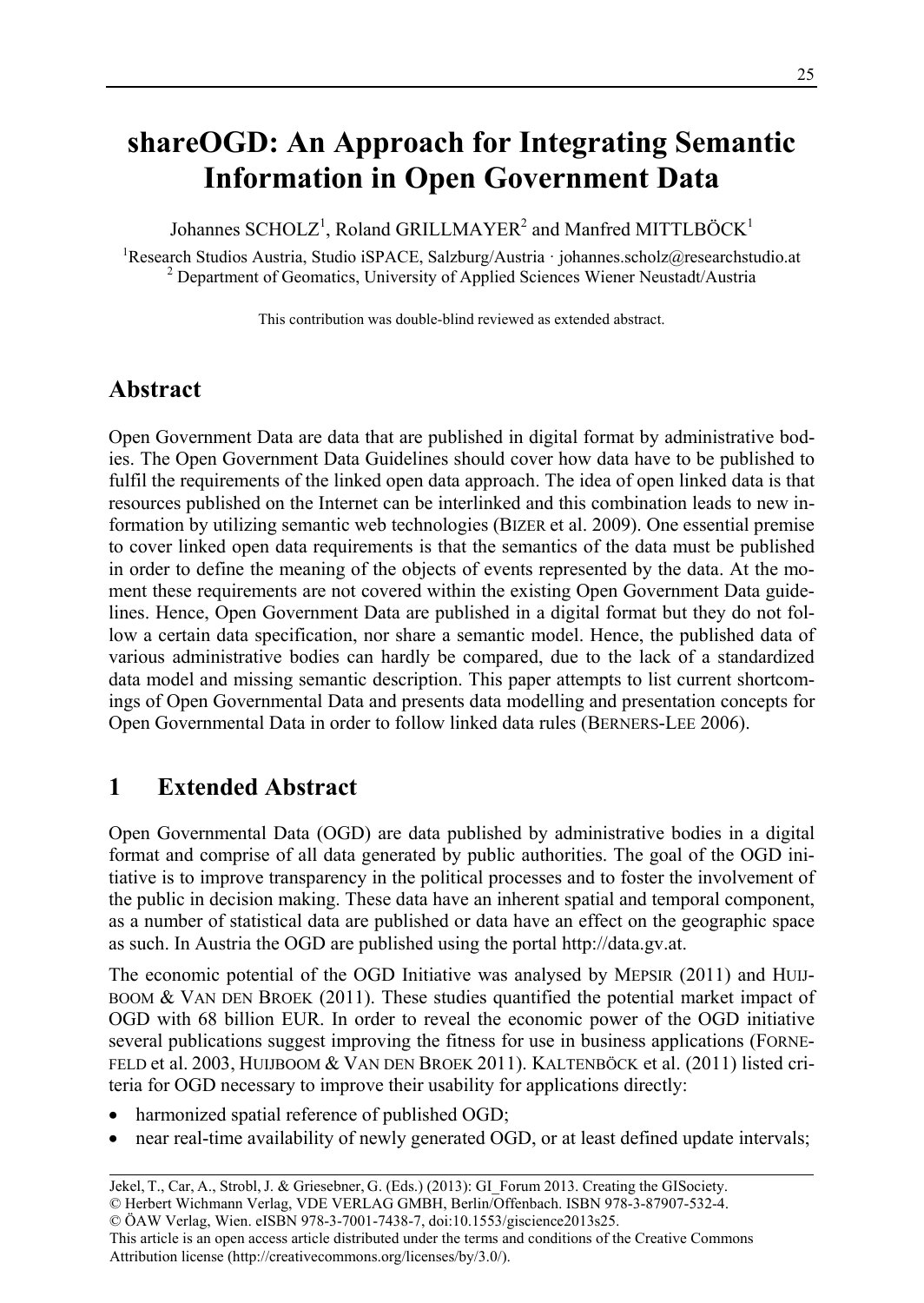- comparableness of data originating from different sources;
- description of published datasets with metadata.

The criteria mentioned above by KALTENBÖCK et al. (2011) are underpinned by the fact that different administrative authorities do not follow a shared data model or semantic annotation strategy when publishing data on the same topic. In addition, the spatial reference is not harmonized as such, which is hindering the computer-based creation of spatial datasets out of OGD. These arguments are justified by the example of OGD birth data in Austria, which are described in the following paragraph.

Searching for the birth related OGD using the portal data.gv.at results in the datasets given in Table 1. The map depicted in figure 1 depicts the spatial extent and granularity of the OGD birth data sets. In figure 2 the dataset of the city of Linz is provided, whereas in figure 3 the dataset offered by the province of Vorarlberg is presented. The birth data of the city of Linz provide a separate CSV file for each year that lists the births in relation to the age of the mother. The Vorarlberg example lists for each year and community the numbers of male and female births – and thus represents a time series. Hence, both datasets obviously do not share a common data model and a semantic model that would allow a direct comparison of the datasets. In addition the spatial reference of the datasets is not directly comparable – one dataset covers the city of Linz with approx. 191.000 inhabitants, and the other one describes 96 spatial reference units (communities) with a total of approx. 373.000 inhabitants (average population per community: approx. 3.900).



**Fig. 1:** Map of Austria and spatial extent and spatial resolution of available datasets concerning "birth" in data.gv.at. Datasets are available on community level in the state of Vorarlberg (the most western part of Austria), as dataset for the whole city of Linz (equals to one district), a dataset for whole province Tirol, and on census track level in the city of Vienna.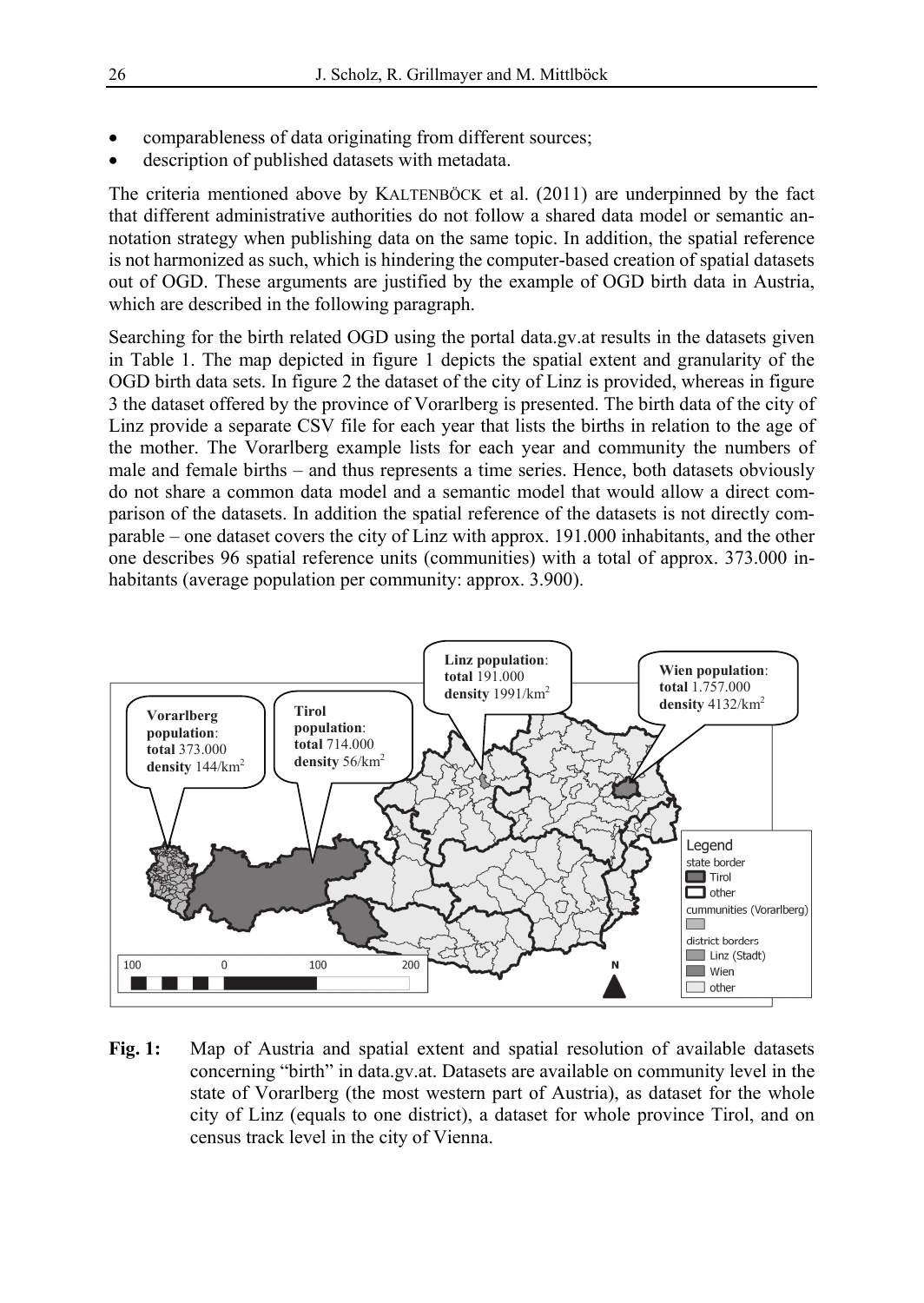| <b>Title</b>                                    | Vendor                 | Format     |
|-------------------------------------------------|------------------------|------------|
| <b>Births</b>                                   | City of Linz           | PDF, CSV   |
| <b>Birth statistics</b>                         | Province of Vorarlberg | <b>CSV</b> |
| Birth-rate in Vienna: Sex and Census track      | City of Vienna         | <b>CSV</b> |
| Birth-rate in Vienna: Sex and Age               | City of Vienna         | <b>CSV</b> |
| Demographic indicators for Vienna - time series | City of Vienna         | <b>CSV</b> |
| Population change (natural)                     | City of Linz           | PDF, CSV   |
| Live births by age of the mother                | Province Tirol         | HTML, CSV  |
| Regional population prognosis 2005-2035         | City of Vienna         | MDB, CSV   |

Table 1: Overview of datasets for "births" in data.gv.at

| Alter der Mutter              | männlich | weiblich | ehelich absolut ehelich % |      | unehelich absolut | unehelich % |
|-------------------------------|----------|----------|---------------------------|------|-------------------|-------------|
| unter 19                      | 46       | 32       | 24                        | 30,8 | 54                | 69,2        |
| $20 - 24$                     | 175      | 177      | 200                       | 56,8 | 152               | 43,2        |
| $25 - 29$                     | 318      | 302      | 386                       | 62,3 | 234               | 37,7        |
| $30 - 34$                     | 272      | 236      | 319                       | 62,8 | 189               | 37,2        |
| $35 - 39$                     | 139      | 132      | 173                       | 63,8 | 98                | 36,2        |
| 40 und älter                  | 36       | 31       | 35                        | 52,2 | 32                | 47,8        |
| $H \rightarrow$<br>Gebur 2009 |          |          |                           |      |                   |             |

**Fig. 2:** Visualization of the dataset birth statistics of the city of Linz, revealing the inherent "data model". For each year a separate CSV file given that lists the births in relation to the age of the mother.

| Jahr            | Wohngemeinde-Mutter Geschlecht Anzahl          |      |                |
|-----------------|------------------------------------------------|------|----------------|
| 2011            | 80101 m                                        |      | 13             |
| 2011            | 80101 w                                        |      | 8              |
| 2011            | 80102 m                                        |      |                |
| 2011            | 80103 m                                        |      | 78             |
| 2011            | 80103 w                                        |      | 70             |
| 2011            | 80104 m                                        |      | 10             |
| 2011            | 80104 w                                        |      | 11             |
| 2011<br>$+$ $+$ | $00105 - 1$<br>geburten nach jahr gemeinde ges | - 10 | $\overline{ }$ |

Fig. 3: Visualization of the dataset birth statistics of the province of Vorarlberg, reveal-

ing the "data model". For each year and community the numbers of male and female births are given.

In order to be regarded as linked data, OGD should follow the four principles/rules defined by BERNERS-LEE (2006). Due to the fact, that certain OGD policies do not entirely follow the linked data rules to a certain degree, OGD implementations stop when a machine readable format of the data can be published, and neglect the issue of semantics. Based on the OGD examples (see figure 2 and figure 3) the authors conclude that automatic data mining and harmonization – also on a spatial-temporal level – is hardly possible without any auxiliary information. Hence, if OGD data are published in a pure machine-readable format without a semantic annotation, any application built on top of OGD cannot reveal the full information depth that is hidden in the data. Furthermore, any computer-based georeferenc